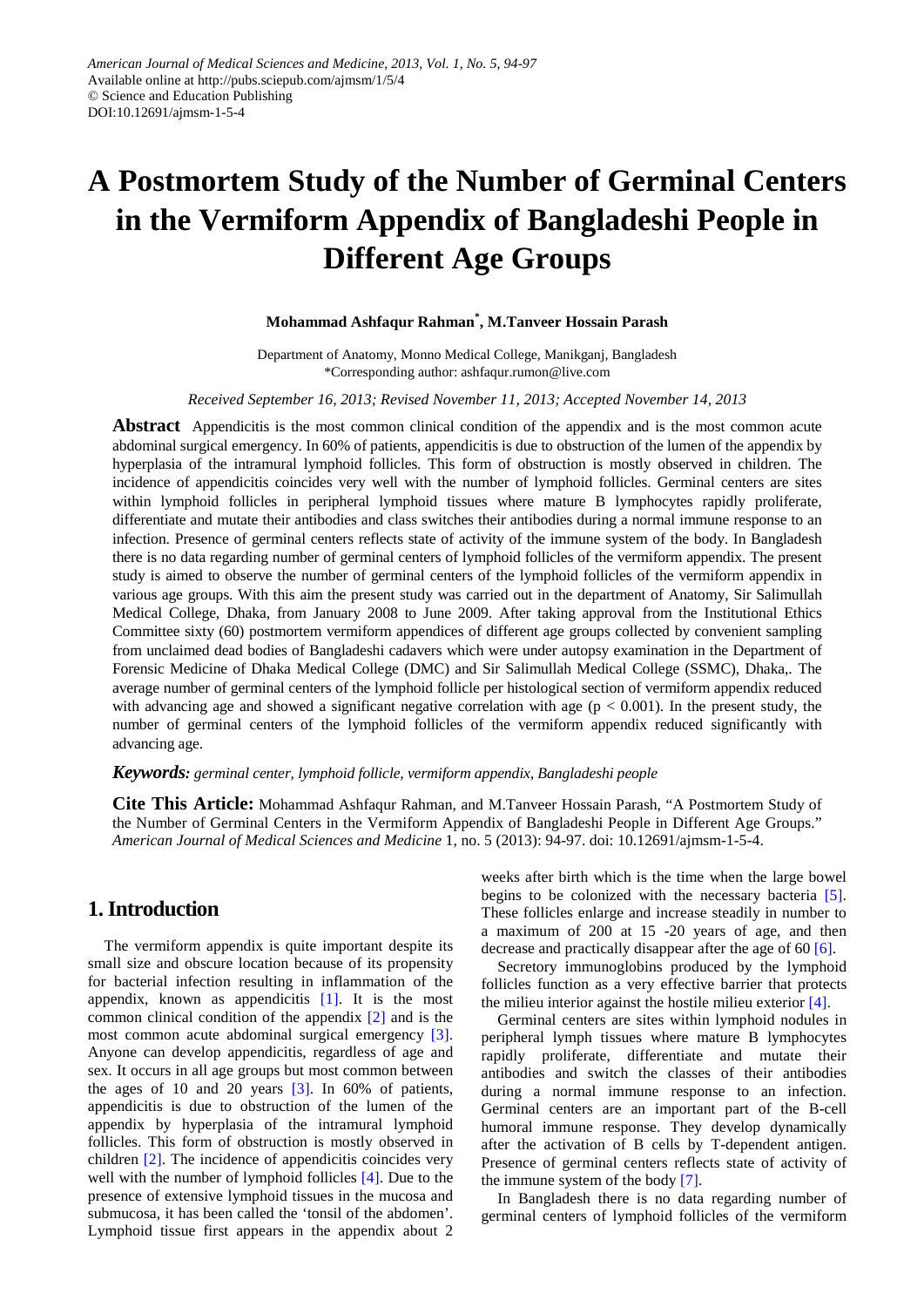appendix. The present study is aimed to observe the number of germinal centers of the lymphoid follicles of the vermiform appendix in various age groups. This will rectify the knowledge regarding the immunological status and the function of vermiform appendix.

## **2. Materials and Methods**

The present study was descriptive with some analytical components. The study was carried out in the department of Anatomy, Sir Salimullah Medical College, Dhaka, from January 2008 to June 2009, after approval of the protocol of the research by the Institutional Ethics Committee of Sir Salimullah Medical College, Dhaka. The study was performed on sixty (60) postmortem vermiform appendices of different age groups of Bangladeshi people.

Samples of vermiform appendices with surrounding structures were collected by convenient sampling within 12 to 36 hours of death from unclaimed human dead bodies that showed no sign of putrefaction and that were autopsied on the different dates in the morgues of the Departments of Forensic Medicine of Dhaka Medical College (DMC) and Sir Salimullah Medical College (SSMC), Dhaka.

For studying the histomorphology of the vermiform appendix in relation to age, the collected samples were divided into five groups; Group-A (0-20 years), Group-B (21-30 years), Group-C (31-40 years), Group-D (41-50 years) and Group-E (>50 years) [\(Table 1\)](#page-1-0) [\[10\].](#page-3-5)

<span id="page-1-0"></span>

| Groups | Age in<br>years | No. of samples<br>$(n=60)$ | Percentage<br>frequency |
|--------|-----------------|----------------------------|-------------------------|
| А      | $0 - 20$        | 9                          | 15                      |
| B      | $21-30$         | 19                         | 31.67                   |
| C      | $31 - 40$       | 12                         | 20                      |
| D      | $41 - 50$       | 14                         | 23.33                   |
| E      | $>50$           | 6                          | 10                      |

**Table 1. Age grouping of the samples** 

The vermiform appendix was preserved in 10% formol saline. From each age group, six (6) fresh samples were selected for histological study. Three pieces of tissues were taken from the base, middle part and near the tip of the appendix. One paraffin block was prepared with each piece of tissue. Then, several transverse sections were prepared for each region of each of the six appendices of each group. One good slide prepared as above from each tissue block was chosen for the study. As three slides were chosen from three regions of the same appendix, therefore,  $3 \times 6 = 18$  slides were made for histological study from each group. Accordingly,  $5 \times 18 = 90$  slides were prepared from five age groups. The sections were processed following standard histological procedures and were stained with routine hematoxylin and eosin stain. For the estimation of the number of germinal centers of the lymphoid follicles, the entire section of each slide was focused under low magnification (X10) of microscope.

**Procedure for estimation of the number of germinal centers:** Counting of the germinal centers of the lymphoid follicles was done by using a circular transparent plastic sheet on which there was a computer-generated photographically produced line drawn at 12 o'clock position. The sheet was fixed on the top of the cover slip by adhesive tape. After that, by moving the stage of the microscope in a clockwise direction, the numbers of germinal centers of the lymphoid follicles of the particular region (base, middle or tip) of the specific vermiform appendix were counted and expressed in 'number of germinal centers of the lymphoid follicle per low power field'. The mean value  $(\pm SD)$  of the six slides of each group was then calculated for each region. Another average was calculated for each group-the average of the mean number of germinal centers of the lymphoid follicles at the three regions. From these, the mean number of germinal centers of the lymphoid follicles per low power field per sample was calculated [\(Figure 1\)](#page-1-1).

<span id="page-1-1"></span>

**Figure 1.** Procedure for counting the number of the germinal center[s \[11\]](#page-3-6)

### **3. Results**

The mean value of germinal centers per low power field ranged from 0.00 to 3.00. The mean value was highest in group A  $(2.11 \pm 0.72)$  and lowest in group E  $(0.11 \pm 0.17)$ . The statistical differences between mean value were significant between all groups in all regions including average value, except between group A and B, A and C, at base, between group A and B, C and D, C and E at tip, between group A and B at average value. The statistical difference between mean values was not significant between group D and E in all regions including average value [\(Table 2](#page-2-2) and [Figure 2\)](#page-1-2).

<span id="page-1-2"></span>

**Figure 2.** Average number of germinal centers per low power field in different study groups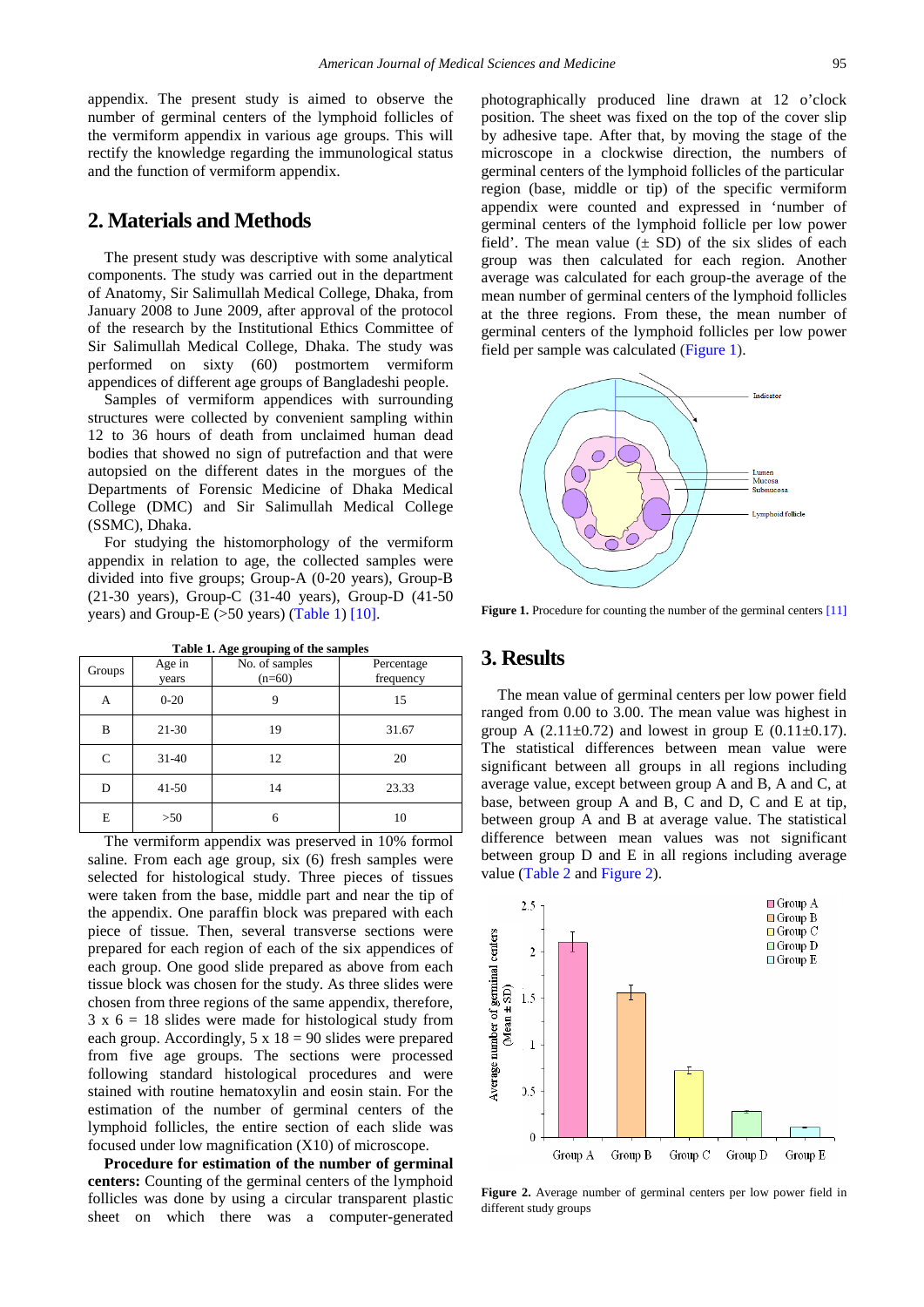**Table 2. Number of germinal centers at base, middle, tip and average value of the vermiform appendix in different study groups**

<span id="page-2-2"></span>

| Number of germinal centers per low power field |             |                                |                       |                       |                       |  |
|------------------------------------------------|-------------|--------------------------------|-----------------------|-----------------------|-----------------------|--|
| Groups                                         | $\mathbf n$ | Base                           | Middle                | Tip                   | Average               |  |
|                                                |             | $Mean \pm SD$                  | $Mean \pm SD$         | $Mean \pm SD$         | Mean $\pm$ SD         |  |
| $\overline{A}$                                 | 6           | $1.17 \pm 0.75$                | $3.67 \pm 0.82$       | $2.00 \pm 0.63$       | $2.11 \pm 0.72$       |  |
|                                                |             | $(0.00-2.00)$                  | $(3.00 - 5.00)$       | $(3.00-3.00)$         | $(1.33 - 3.00)$       |  |
| B                                              | 6           | $1.33 \pm 0.52$                | $2.00 \pm 0.00$       | $1.33 \pm 0.52$       | $1.56 \pm 0.18$       |  |
|                                                |             | $(1.00-2.00)$                  | $(2.00-2.00)$         | $(1.00-2.00)$         | $(1.33 - 1.67)$       |  |
| $\mathsf{C}$                                   | 6           | $0.50 \pm 0.55$                | $1.33 \pm 0.52$       | $0.33 \pm 0.52$       | $0.72 \pm 0.39$       |  |
|                                                |             | $(0.00-1.00)$                  | $(1.00-2.00)$         | $(0.00-1.00)$         | $(0.33 - 1.33)$       |  |
| D                                              | 6           | $0.33 \pm 0.52$                | $0.50 \pm 0.55$       | $0.00 \pm 0.00$       | $0.28 \pm 0.25$       |  |
|                                                |             | $(0.00-1.00)$                  | $(0.00-1.00)$         | $(0.00-0.00)$         | $(0.00 - 0.67)$       |  |
| E                                              | 6           | $0.00 \pm 0.00$                | $0.33 \pm 0.52$       | $0.00 \pm 0.00$       | $0.11 \pm 0.17$       |  |
|                                                |             | $(0.00-0.00)$                  | $(0.00-1.00)$         | $(0.00-0.00)$         | $(0.00-0.33)$         |  |
| Groups compared                                |             | Significance of difference (p) |                       |                       |                       |  |
|                                                |             | Base                           | Middle                | Tip                   | Average               |  |
| A vs. B                                        |             | $>0.05$ <sup>ns</sup>          | $< 0.001$ ***         | $>0.05^{\text{ns}}$   | $>0.05$ <sup>ns</sup> |  |
| A vs. C                                        |             | $>0.05$ <sup>ns</sup>          | $<0.001***$           | $<0.001***$           | $<0.01**$             |  |
| A vs. D                                        |             | $< 0.05*$                      | $< 0.001$ ***         | $<0.001***$           | $<0.001***$           |  |
| A vs. E                                        |             | ${<}0.01**$                    | $<0.001***$           | $<0.001***$           | $<0.001***$           |  |
| B vs. C                                        |             | $< 0.05*$                      | $< 0.05*$             | $\leq 0.01**$         | $<0.001***$           |  |
| B vs. D                                        |             | $<0.01**$                      | $<0.001***$           | $<0.001***$           | $<0.001***$           |  |
| B vs. E                                        |             | $<0.001***$                    | $<0.001***$           | $<0.001***$           | $<0.001***$           |  |
| C vs. D                                        |             | $<0.01**$                      | $< 0.05*$             | $>0.05$ <sup>ns</sup> | $< 0.05*$             |  |
| $C$ vs. $E$                                    |             | $< 0.05*$                      | ${<}0.01**$           | $>0.05^{\text{ns}}$   | ${<}0.01**$           |  |
| D vs. E                                        |             | $>0.05$ <sup>ns</sup>          | $>0.05$ <sup>ns</sup> | $>0.05$ <sup>ns</sup> | $>0.05$ <sup>ns</sup> |  |

Group A : Age 0-20 years.

Group B: Age 21-30 years.

Group C: Age 31-40 years.

Group D: Age 41-50 years.

Group E: Age >50 years.

Figures in the parentheses indicate range. Statistical analysis was done by ANOVA (multiple comparison), ns ≡ not significant, \* = significant, \*\* = very significant, \*\*\* = highly significant

[Figure 3](#page-2-3) shows the correlation between age and number of germinal centers. The regression line shows negative correlation between age and number of germinal center, which reached the level of significance  $(p<0.001)$ .

<span id="page-2-3"></span>

**Figure 3.** Relationship between age and average number of germinal centers per low power field per sample

The mean value of germinal centers per low power field ranged from 0.00 to 3.00. The statistical differences between mean value were significant between all groups in all regions including average value, except between group A and B, A and C, at base, between group A and B, C and D, C and E at tip, between group A and B at average value. The statistical difference between mean values was not significant between group D and E in all regions including average value [\(Table 2](#page-2-2) and [Figure 2\)](#page-1-2). [Figure 3](#page-2-3) shows the correlation between age and number of germinal centers. The regression line shows negative

correlation between age and number of germinal center, which reached the level of significance ( $p < 0.001$ ).

## **4. Discussion**

In the present study, the mean value was highest in group A (2.11  $\pm$  0.72) and lowest in group E (0.11  $\pm$  0.17). It was reported by scientists that the mean number of germinal centers per low power field per sample of vermiform appendix gradually decreases with advancing age  $[8,9]$ . Again scientists reported that the numbers of germinal centre were highest in group B (21-35 years)  $(2.20 \pm 0.45)$  and lowest in group D (51-70 years) (0.00  $\pm$ 0.00) [\[9\].](#page-3-8) It is due to the fact that immune system of our body is highly active during early period of life. Thus, the findings of the present study completely matched with the findings of the scientists mentioned above.

## **5. Conclusion**

From the study it can be assumed that the number of germinal centers of the lymphoid follicles of the vermiform appendix reduced significantly with advancing age. Further studies on larger populations and different sex and ethnicity may be done to establish a complete data of Bangladeshi population.

## **References**

- <span id="page-2-0"></span>[1] Winter, A, O'Dwyer, P.J., *The Oxford companion to the body*, Oxford University Press, New York, 2001.
- <span id="page-2-1"></span>[2] Moore, K.L., Dalley, A.F., Agur, A.M.R., *Clinically oriented anatomy,* Lippincott Williams & Wilkins, Philadelphia, 2006, 267,273-54.